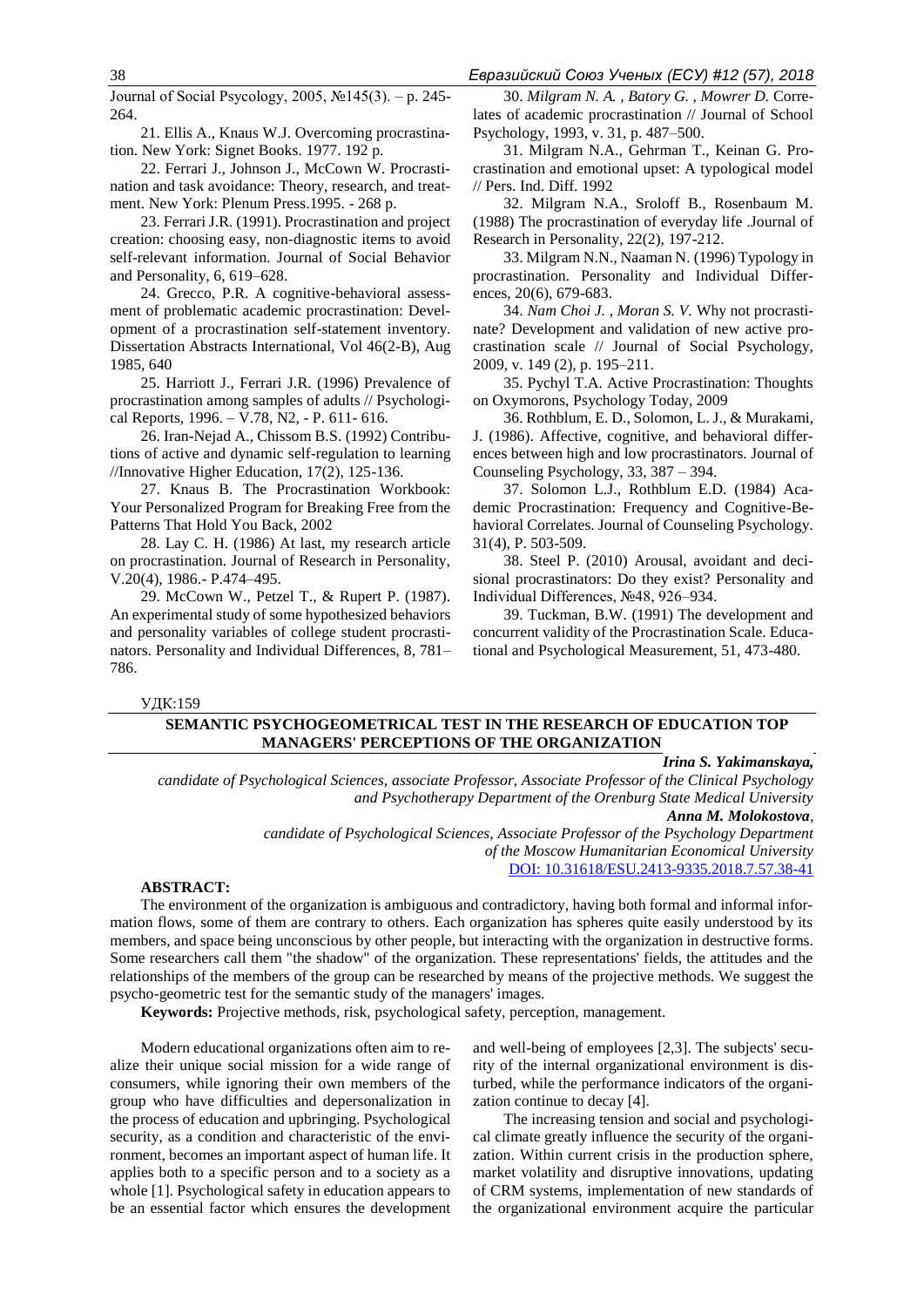## *Евразийский Союз Ученых (ЕСУ) # 12 (57), 2018* 39

relevance. Cooperation of all stakeholders (ordinary members of the group, middle managers, top managers) becomes essential for the security of the internal organizational environment. All stakeholders are facing some kinds of challenges, but often these social risks are not recognized by both employees and managers. The safety of the subjects of the internal organizational environment is disrupted, while the performance indicators of the organization as a whole organism continue to deteriorate.

Thus, modern concepts of educational management are based on the understanding of factors important for the organizational environment as human relations, the security of which becomes a task for the educational organization [5,6]. Research of the employees' attitudes, needs and organizational conditions allows to choose methods of the development. The most successful leaders are based on the understanding that social capital [7] or human resources [8] are no less important and valuable components than production capacity and assets.

The most important driving forces of high quality education are self-competent employees, while the managers of the educational organization involve social resources of society and the public groups [9]. The challenge for top managers and company owners is to attract and keep members in the group [10]. We are interested in the content of irregularities of the psychological safety in the real company associated with the contradictions of the formal and informal information flows. Also, we are interested in what the member of the organization feels but does not realize, and under this influence, employee shapes their own organizational behavior.

We conducted a pilot study using a projective method. From the point of view of the educational organization members, an expected result of our study is a generalized characteristic of the internal organizational environment, the identification of special tension zones, social ones by the source of risk occurrence and a description of the main contradictions. The research of the attitudes to the organization is connected with the unwillingness and danger of expression of employee's opinion. Direct questions do not provide a reliable picture of the relationships and risks. Such subjective phenomena are not easy to objectify, because members of the group do not seek to detect their negative perception of what is happening in the organization, fearing the evaluation and pressure on the part of top management.

## **Research design and methods**

We considered characteristics of actors of the internal organizational environment from the point of view of the theory of relations [9]. We were aimed to examine a complex phenomenon of the internal organizational environment, using projective methods while studying the attitude of education managers to the organization. First, we conducted supervision and one-toone conversations with stakeholders of the organization processes, selected stimulus material. The group participating in the study included 2 subgroups - head of the educational organizations (top-management, 8 persons), head of departments or educational projects (middle-management, 8 persons).

At the stage of the study we used the following projective methods:

1) Semantic psycho-geometric test (was modified by us) [11]. A set of paper figures of different sizes and shapes was offered to each employee for detection of the relationship between the figure and the concepts - "Myself", "Organization", "Society". They were asked to choose a figure that is associated with the above concepts. Then the selected figures were placed on a blank piece of paper and were circled. Members of the group described their associations.

2) The method of choosing postcards.

It allows discovering association caused by the vision of the organizational environment. Stimulus material included a random set of the postcards. Participants were asked to present their vision of the organization and to find at least three postcards which are associated with concepts above.

The location of the stimulus material reflects how a manager perceives and composes the system- of logical and emotional relationships in the organization. This procedure allows us to objectify the ratio of perceived concepts and to determine the place of each element in the representations of the members of the group as well as to judge the risks to which it is exposed.

Since applied methods are projective they allow judging the content of representations indirectly, due to the location on the paper space of analogs of the perceived concepts.

#### **Results and discussion.**

The concepts "Myself", "Organization", "Society" were chosen to describe the educational organization state in the outer (environmental) and internal (individual) aspects. Participants presented a peculiar projection of the features and state of the internal organizational environment, therefore the study of their representations is valuable in the context of prevention of psychological safety risks'.

The elaboration of the psycho-semantic geometric test was carried out according to standard categories. Experts were 3 qualified psychologists with 5-10 years of practical psychodiagnostic experience. For analyzing the concepts we used spatial categories - size, shape, and location.

A high frequency of the category "above the center" was interpreted as an orientation toward the future or an overestimation of the significance of the concept. The concept "organization" is more often placed above the center, in the future zone, overestimation, and as for "society" there is an ambivalent reaction - "above the center" and "below the center".

This trend is partially confirmed by the results in the category of "domination - subordination". The dominance of the concepts of "Myself" and "Organization" is more typical, and subordination - for "society". Domination of the concept of "society" reveals the personal dependence, while the dominance of the concept of "Myself" was associated with the perception of an active role in the life of the educational organization. The subordinate position of "society" can testify that it does not depend on the individual activity and does not attract subject's attention. The connection between individual and society is perceived as weak and does not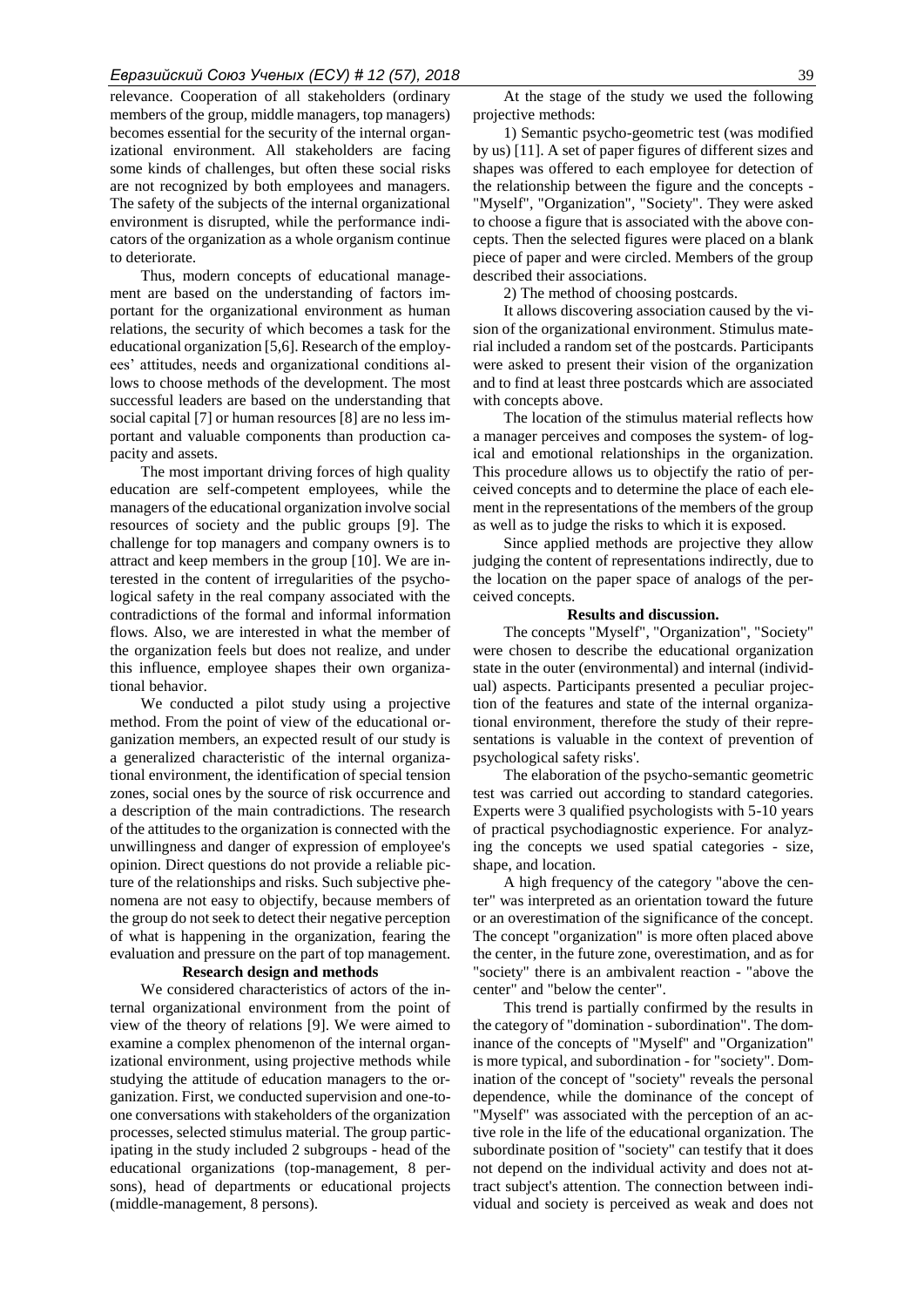affect the reality of the managers. Domination of an organization can display the risks to manifestations of personal independence, initiative, and creativity, a growing sense of helplessness and alienation. Also, highly likely, managers underestimate the opportunities and resources of society and significance of it. These results could be evidence of the disconnection with social consumption processes, isolation in the economy and lack of the social support.

The choice of "no contact" equally applies to all three concepts - "Myself", "Organization" and "Society" in all subgroups. The frequency of the category "contact" is slightly higher in two concepts - "Organization" and "Society." The category "total absorption" was not detected.

This could be explained by the fact that experienced managers divided the organization, its projects, and personal goals. They distance themselves emotionally from events and difficulties in the organization. Safety risks are mitigated by creating a distance between themselves and the organization. The establishment of the emotional contact with the colleagues is seen as dangerous since it remains unclear how to maintain personal borders, health, and independence. "Partial absorption" of the category "Myself" was found in only one case, this fact can reflect the subjective perception of a particular top manager who made this choice. Thus, the social risks of psychological safety are associated with protection of the interaction boundaries. Most managers used to fully control the situation or to ignore colleagues and their personal difficulties, which prevents reliable and full-fledged joint activity.

We can judge the importance of suggested concepts for the group members by figure size. High significance was revealed for the concepts "Organization" and "Society". None of the managers have chosen a medium-sized figure. Probably, we attribute the absence of the choice of medium-sized figures to the fact that all respondents distinguish different significance of the proposed concepts for themselves. A small figure was chosen only in one case, and it related to the concept "Myself". Members of both groups often choose a circle and a square in respect of the concepts "Organization" and "Society." No one chose the circle in relation to the concept "Myself". It could be assumed that this choice reflects a conservative position and a weak expression of the active tendencies, which contradicts the leading positions of these respondents. Probably, managers of both groups avoiding contact with employees also do not provide timely and prompt feedback. The lack of feedback disrupts the effectiveness of the joint activity and integrity of the educational process.

Members of this group often choose a circle and a square working with concepts "Organization" and "Society." No one has chosen the circle in the concept "Myself". Probably this choice reflects a conservative position and a lack of leadership skills and activeness, contradicting the managerial positions of these respondents. Approximately an equal number of choices regard the concept "Myself" choosing triangle and square. Member of the group differs with attitudes and perceptions of their own organization, themselves and society. Apparently, such diversity of their elections reflects that some part of the subjects has a peaceful state, but others are in an anxious and stressful state. Managers spend their efforts to protect their own personality and dignity in perceiving social threats and risks.

We found main tendencies in the group such as a rather positive attitude to the concepts of "Myself", "Organization", "Society", with a tendency to overestimation, some preference of the categories "domination" and "subordination". In the ratio of concepts, the category "no contact" prevails, in terms of the size of the selected figures.

We can make a conclusion that notable but inactive attitude to the concepts under study was revealed. In general, such results indicate the existence of deepseated conflict, alienation and anxious state of mind, perceiving and creating social security risks in the organization. Most likely, we can notify the contradiction in terms of the dilemma "to dominate over others - to obey others" in the top managers' group.

The equal frequency of occurrence in the categories "at the center" and "above the center" and "below the center" is found in all concepts. The largest number of the locations concerning concept "Myself" indicate that middle managers tend to exaggerate their importance for an organization. The concept of "organization" is more often located in the middle of the blank, in the zone of the present and can confirm an adequate assessment. With regard to the concept of "Society", the same number of locations in the center and below the center can be understood as an ambivalent perception of the importance of society, its resources, influence, and capabilities. We believe that security risks may be related to some overstating of their own value on the part of middle managers in comparison with the other research categories and possible devaluation of the concept of "society".

Members of this group often choose a circle, rarely but almost equally a square and a triangle. We can assume they have an adaptive and subordinate position, weak or depressed leadership aspirations. Approximately equal number of choices of a square and a triangle, it is much rare than a circle. Apparently, security risks for middle managers are minimized due to adaptive behavior and perception, while for an organization such a situation is associated with negative consequences. Middle managers as the main conductors and implementers of current changes and development of the educational organization do not show initiative and activity and prefer to adopt a passive position in the established rules of the interaction.

Thus, the main tendencies inherent in the manager groups are quite a positive attitude to the concepts of "Myself", "Organization", "Society", with a tendency to exaggeration, some priority of the categories "domination" and "submission", "no contact" in the ratio concepts, a pronounced passive attitude to the concepts under study. In general, our results indicate the existence of a deep conflict, which is one of the security risks in the organization, related to the contradiction of attitudes to domination over others - subordination to others. Lack of contact with themselves, organization and